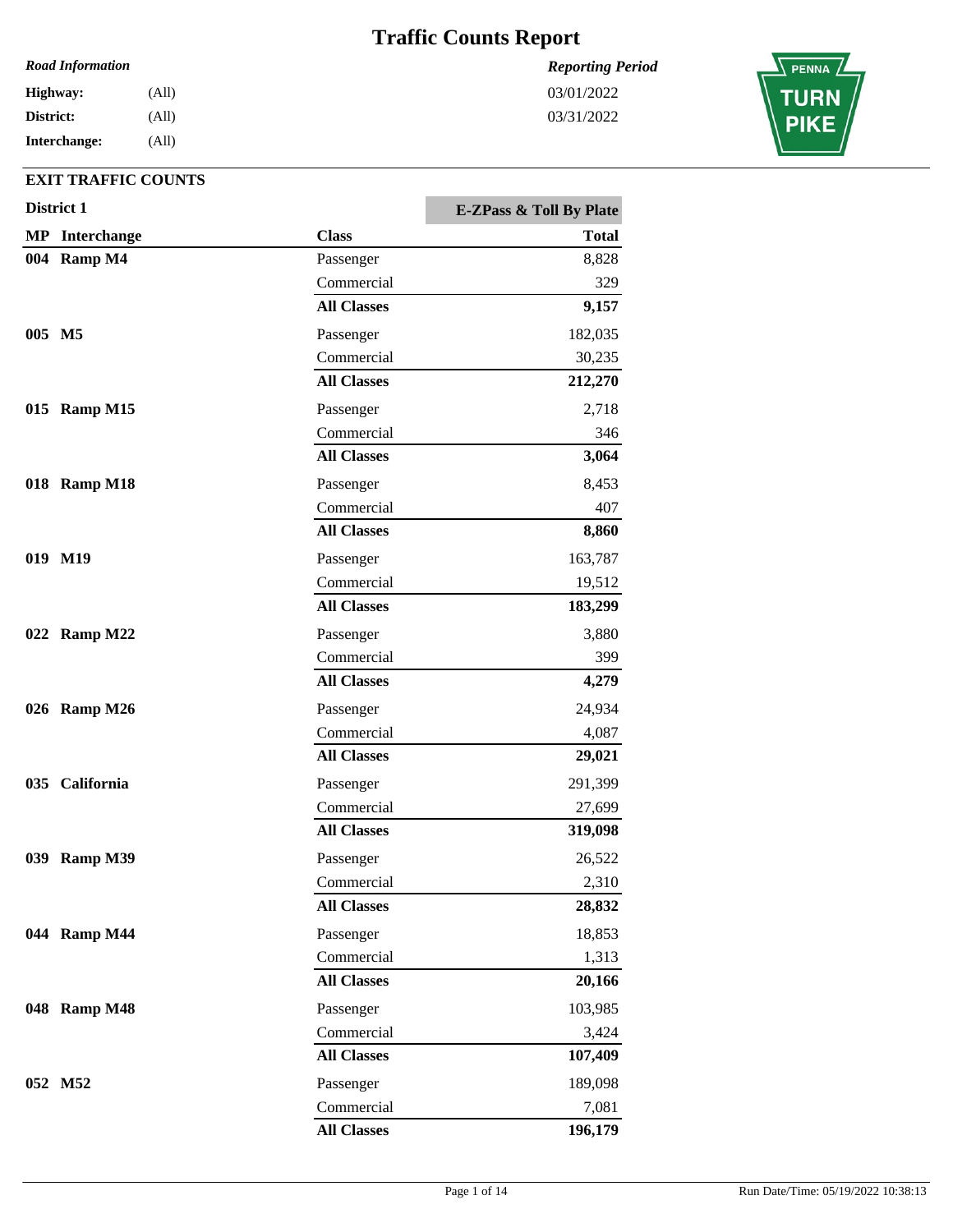*Reporting Period*

03/01/2022 03/31/2022

### *Road Information*

**Interchange: District: Highway:** (All) (All) (All)

|     | District 1               |                    | <b>E-ZPass &amp; Toll By Plate</b> |
|-----|--------------------------|--------------------|------------------------------------|
|     | <b>MP</b> Interchange    | <b>Class</b>       | <b>Total</b>                       |
|     | 017 Mt Jackson Rte 108   | Passenger          | 29,071                             |
|     |                          | Commercial         | 4,455                              |
|     |                          | <b>All Classes</b> | 33,526                             |
|     | 018 West Toll 376        | Passenger          | 213,589                            |
|     |                          | Commercial         | 43,090                             |
|     |                          | <b>All Classes</b> | 256,679                            |
|     | 020 Moravia Rte 168      | Passenger          | 20,270                             |
|     |                          | Commercial         | 4,249                              |
|     |                          | <b>All Classes</b> | 24,519                             |
|     | 029 Beaver Falls Rte 551 | Passenger          | 13,338                             |
|     |                          | Commercial         | 1,749                              |
|     |                          | <b>All Classes</b> | 15,087                             |
|     | 030 East Toll 376        | Passenger          | 245,278                            |
|     |                          | Commercial         | 69,331                             |
|     |                          | <b>All Classes</b> | 314,609                            |
|     | 004 Rte 136              | Passenger          | 27,675                             |
|     |                          | Commercial         | 6,572                              |
|     |                          | <b>All Classes</b> | 34,247                             |
| 005 | <b>AKH Mainline</b>      | Passenger          | 296,596                            |
|     |                          | Commercial         | 86,419                             |
|     |                          | <b>All Classes</b> | 383,015                            |
|     | <b>006</b> Route 30      | Passenger          | 125,175                            |
|     |                          | Commercial         | 8,436                              |
|     |                          | <b>All Classes</b> | 133,611                            |
|     | <b>008</b> Route 130     | Passenger          | 39,969                             |
|     |                          | Commercial         | 922                                |
|     |                          | <b>All Classes</b> | 40,891                             |
|     | <b>009</b> Route 66      | Passenger          | 23,668                             |
|     |                          | Commercial         | 524                                |
|     |                          | <b>All Classes</b> | 24,192                             |
|     | 030 Warrendale           | Passenger          | 275,246                            |
|     |                          | Commercial         | 136,857                            |
|     |                          | <b>All Classes</b> | 412,103                            |
|     | 039 Butler Valley        | Passenger          | 142,394                            |
|     |                          | Commercial         | 19,653                             |
|     |                          | <b>All Classes</b> | 162,047                            |

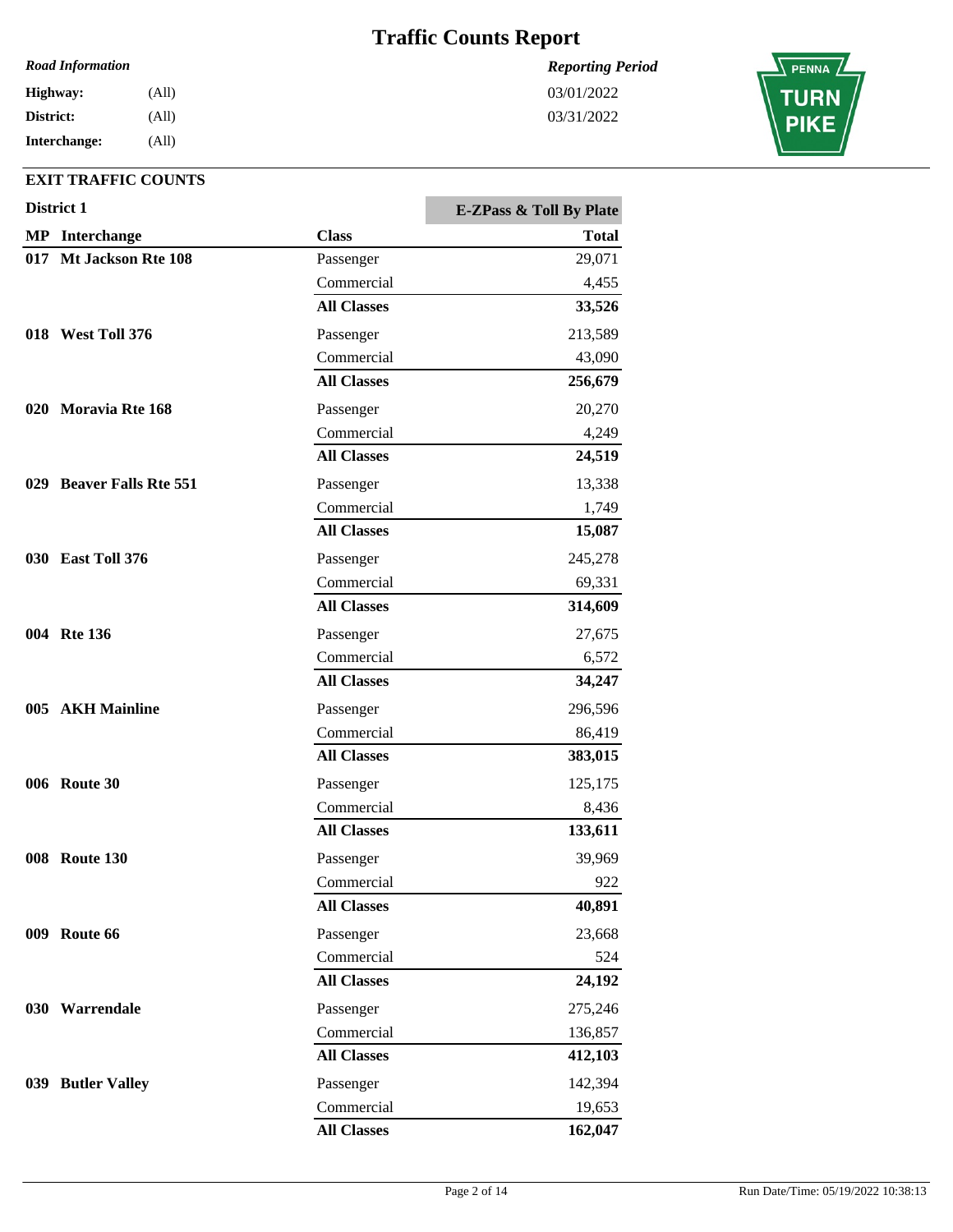#### *Road Information*

| Highway:     | (All) |
|--------------|-------|
| District:    | (All) |
| Interchange: | (All) |

### **EXIT TRAFFIC COUNTS**

| District 1 |                             | <b>E-ZPass &amp; Toll By Plate</b> |           |
|------------|-----------------------------|------------------------------------|-----------|
|            | <b>MP</b> Interchange       | <b>Class</b>                       | Total     |
| 048        | <b>Allegheny Valley</b>     | Passenger                          | 210,033   |
|            |                             | Commercial                         | 37,471    |
|            |                             | <b>All Classes</b>                 | 247,504   |
|            | 057 Pittsburgh              | Passenger                          | 409,341   |
|            |                             | Commercial                         | 61,964    |
|            |                             | <b>All Classes</b>                 | 471,305   |
|            | 067 Irwin                   | Passenger                          | 217,220   |
|            |                             | Commercial                         | 27,512    |
|            |                             | <b>All Classes</b>                 | 244,732   |
|            | 075 New Stanton             | Passenger                          | 197,498   |
|            |                             | Commercial                         | 150,974   |
|            |                             | <b>All Classes</b>                 | 348,472   |
|            | 002 Gateway Barrier         | Passenger                          | 226,052   |
|            |                             | Commercial                         | 111,497   |
|            |                             | <b>All Classes</b>                 | 337,549   |
|            | 003 Southern Beltway - S3   | Passenger                          | 198,521   |
|            |                             | Commercial                         | 47,547    |
|            |                             | <b>All Classes</b>                 | 246,068   |
|            | 007 Southern Beltway - S7   | Passenger                          | 148,078   |
|            |                             | Commercial                         | 26,382    |
|            |                             | <b>All Classes</b>                 | 174,460   |
|            | 014 Southern Beltway - S14  | Passenger                          | 150,212   |
|            |                             | Commercial                         | 26,764    |
|            |                             | <b>All Classes</b>                 | 176,976   |
|            | <b>District 1 Subtotal:</b> | Passenger                          | 4,233,716 |
|            |                             | Commercial                         | 969,510   |
|            |                             | <b>All Classes</b>                 | 5,203,226 |

*Reporting Period* 03/01/2022

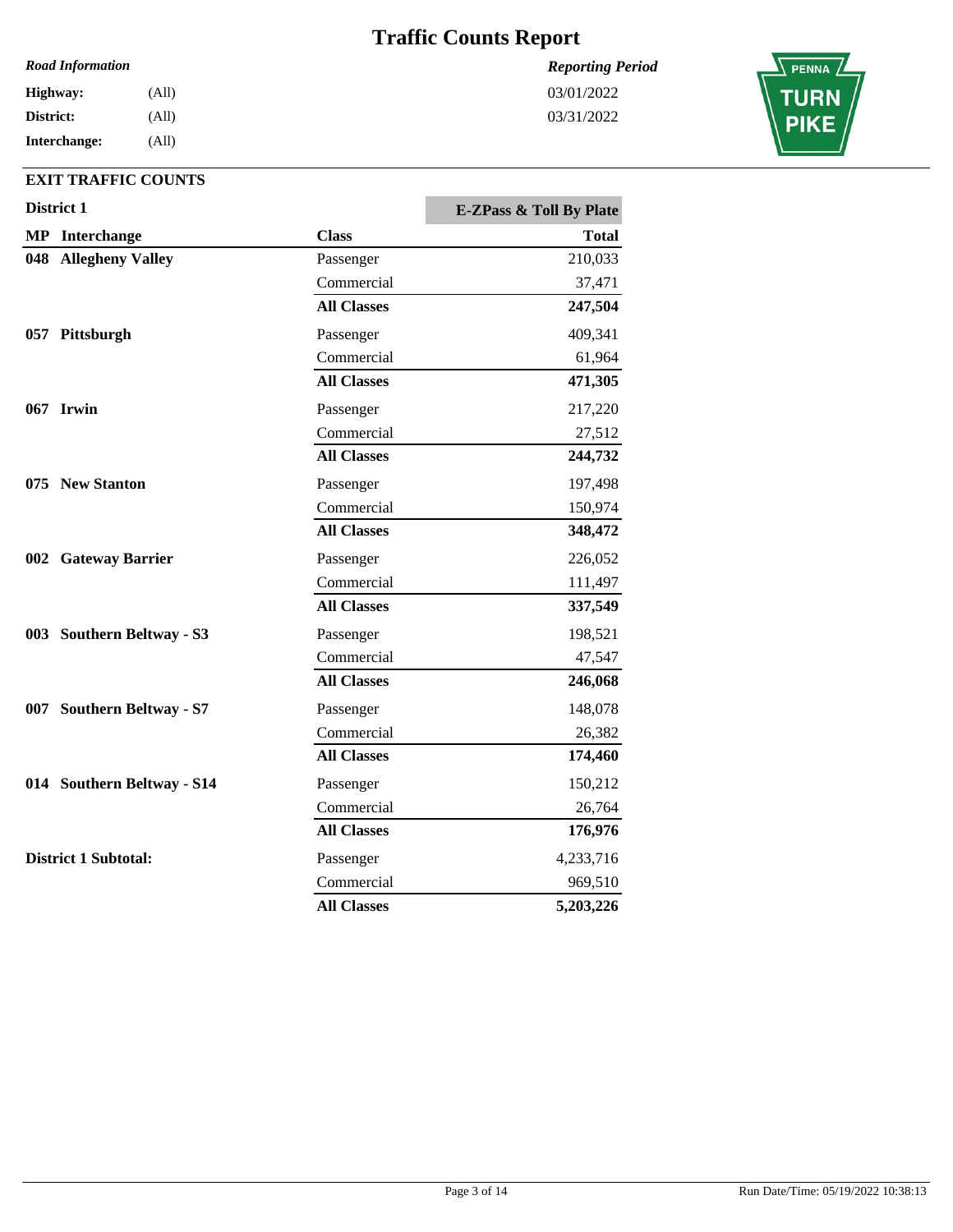#### *Road Information*

| Highway:     | (All) |
|--------------|-------|
| District:    | (All) |
| Interchange: | (All) |

### **EXIT TRAFFIC COUNTS**

| District 2                  |                    | <b>E-ZPass &amp; Toll By Plate</b> |
|-----------------------------|--------------------|------------------------------------|
| <b>MP</b> Interchange       | <b>Class</b>       | <b>Total</b>                       |
| 091 Donegal                 | Passenger          | 56,254                             |
|                             | Commercial         | 10,425                             |
|                             | <b>All Classes</b> | 66,679                             |
| 110 Somerset                | Passenger          | 48,408                             |
|                             | Commercial         | 25,435                             |
|                             | <b>All Classes</b> | 73,843                             |
| 146 Bedford                 | Passenger          | 56,604                             |
|                             | Commercial         | 39,365                             |
|                             | <b>All Classes</b> | 95,969                             |
| 161 Breezewood              | Passenger          | 112,484                            |
|                             | Commercial         | 89,253                             |
|                             | <b>All Classes</b> | 201,737                            |
| 180 Fort Littleton          | Passenger          | 13,416                             |
|                             | Commercial         | 7,360                              |
|                             | <b>All Classes</b> | 20,776                             |
| 189 Willow Hill             | Passenger          | 10,355                             |
|                             | Commercial         | 4,406                              |
|                             | <b>All Classes</b> | 14,761                             |
| 201 Blue Mountain           | Passenger          | 14,393                             |
|                             | Commercial         | 9,554                              |
|                             | <b>All Classes</b> | 23,947                             |
| <b>District 2 Subtotal:</b> | Passenger          | 311,914                            |
|                             | Commercial         | 185,798                            |
|                             | <b>All Classes</b> | 497,712                            |

*Reporting Period* 03/01/2022

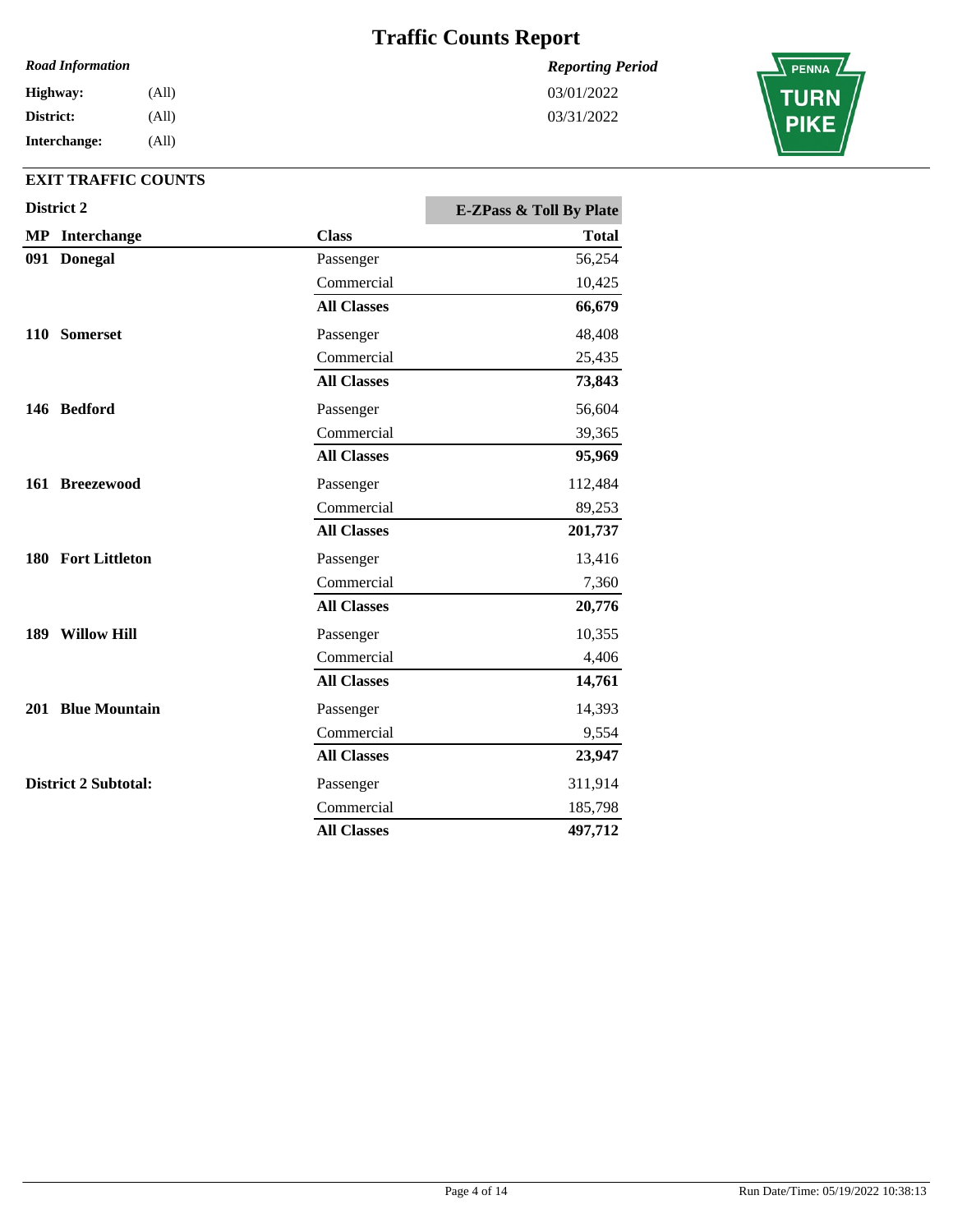*Reporting Period*

03/01/2022 03/31/2022

#### *Road Information*

**Interchange: District: Highway:** (All) (All) (All)

|  | District 3                  | <b>E-ZPass &amp; Toll By Plate</b> |              |
|--|-----------------------------|------------------------------------|--------------|
|  | <b>MP</b> Interchange       | <b>Class</b>                       | <b>Total</b> |
|  | 226 Carlisle                | Passenger                          | 94,815       |
|  |                             | Commercial                         | 117,962      |
|  |                             | <b>All Classes</b>                 | 212,777      |
|  | 236 Gettysburg Pike         | Passenger                          | 117,021      |
|  |                             | Commercial                         | 34,933       |
|  |                             | <b>All Classes</b>                 | 151,954      |
|  | 242 Harrisburg West         | Passenger                          | 127,183      |
|  |                             | Commercial                         | 48,626       |
|  |                             | <b>All Classes</b>                 | 175,809      |
|  | 247 Harrisburg East         | Passenger                          | 245,630      |
|  |                             | Commercial                         | 69,994       |
|  |                             | <b>All Classes</b>                 | 315,624      |
|  | 266 Lebanon-Lancaster       | Passenger                          | 99,198       |
|  |                             | Commercial                         | 22,227       |
|  |                             | <b>All Classes</b>                 | 121,425      |
|  | 286 Reading                 | Passenger                          | 188,833      |
|  |                             | Commercial                         | 58,857       |
|  |                             | <b>All Classes</b>                 | 247,690      |
|  | 298 Morgantown              | Passenger                          | 177,924      |
|  |                             | Commercial                         | 45,513       |
|  |                             | <b>All Classes</b>                 | 223,437      |
|  | 312 Downingtown             | Passenger                          | 204,301      |
|  |                             | Commercial                         | 34,202       |
|  |                             | <b>All Classes</b>                 | 238,503      |
|  | <b>District 3 Subtotal:</b> | Passenger                          | 1,254,905    |
|  |                             | Commercial                         | 432,314      |
|  |                             | <b>All Classes</b>                 | 1,687,219    |

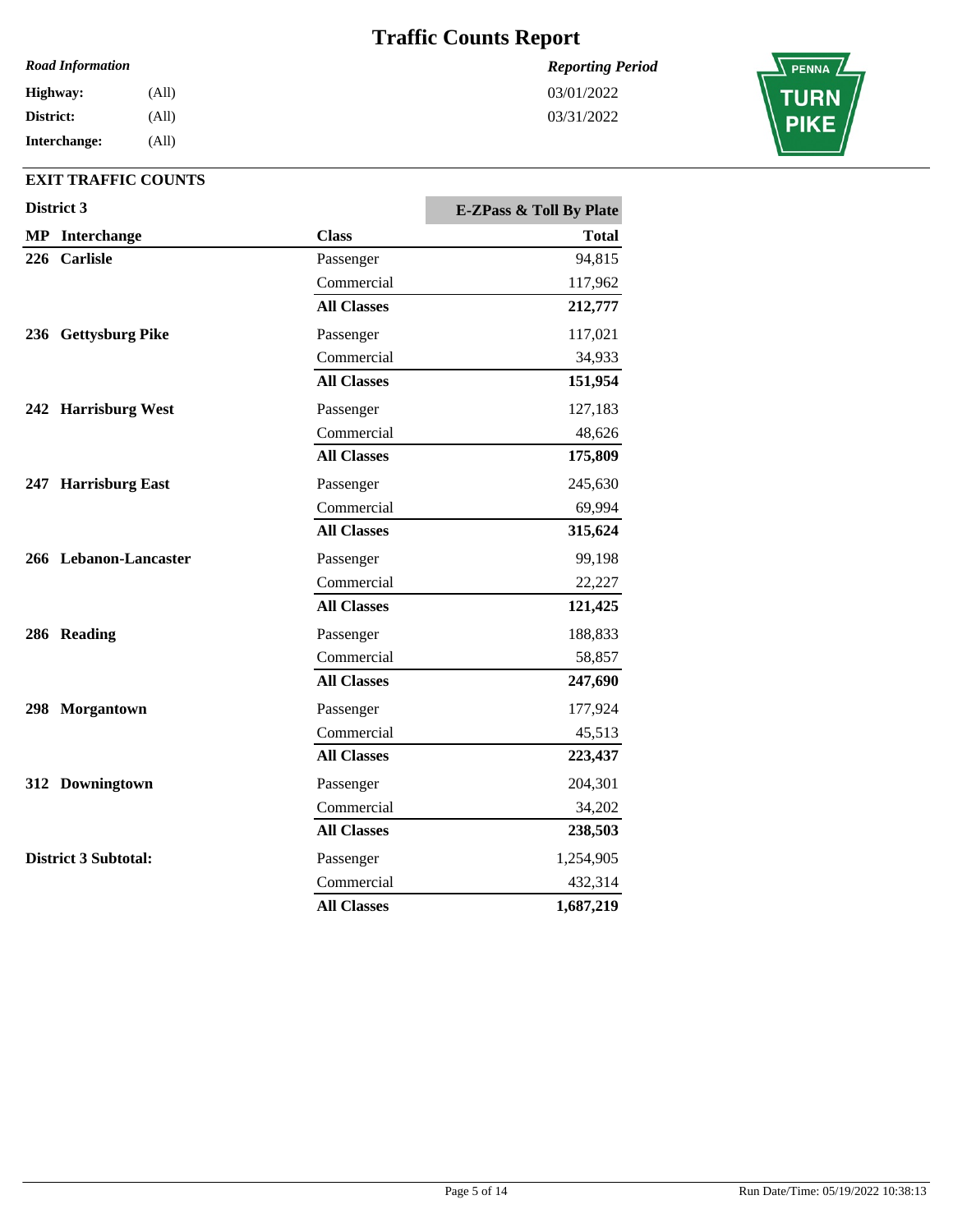*Reporting Period*

03/01/2022 03/31/2022

#### *Road Information*

| <b>Highway:</b> | (All) |
|-----------------|-------|
| District:       | (All) |
| Interchange:    | (All) |

|            | District 4                  |                    | <b>E-ZPass &amp; Toll By Plate</b> |
|------------|-----------------------------|--------------------|------------------------------------|
|            | <b>MP</b> Interchange       | <b>Class</b>       | <b>Total</b>                       |
|            | 320 S.R. 29                 | Passenger          | 115,484                            |
|            |                             | Commercial         | 16,387                             |
|            |                             | <b>All Classes</b> | 131,871                            |
| 326        | <b>Valley Forge</b>         | Passenger          | 762,656                            |
|            |                             | Commercial         | 122,247                            |
|            |                             | <b>All Classes</b> | 884,903                            |
|            | 333 Norristown              | Passenger          | 282,413                            |
|            |                             | Commercial         | 25,434                             |
|            |                             | <b>All Classes</b> | 307,847                            |
|            | 339 Fort Washington         | Passenger          | 685,293                            |
|            |                             | Commercial         | 62,161                             |
|            |                             | <b>All Classes</b> | 747,454                            |
| <b>340</b> | <b>Virginia Drive</b>       | Passenger          | 49,439                             |
|            |                             | Commercial         | 2,917                              |
|            |                             | <b>All Classes</b> | 52,356                             |
|            | 343 Willow Grove            | Passenger          | 713,379                            |
|            |                             | Commercial         | 84,056                             |
|            |                             | <b>All Classes</b> | 797,435                            |
|            | 351 Bensalem                | Passenger          | 629,469                            |
|            |                             | Commercial         | 109,294                            |
|            |                             | <b>All Classes</b> | 738,763                            |
|            | 352 Street Road             | Passenger          | 120,558                            |
|            |                             | Commercial         | 19,225                             |
|            |                             | <b>All Classes</b> | 139,783                            |
|            | 353 Neshaminy Falls         | Passenger          | 504,583                            |
|            |                             | Commercial         | 153,968                            |
|            |                             | <b>All Classes</b> | 658,551                            |
|            | 020 Mid-County              | Passenger          | 1,082,274                          |
|            |                             | Commercial         | 182,790                            |
|            |                             | <b>All Classes</b> | 1,265,064                          |
|            | 043 DRB ORT                 | Passenger          | 707,779                            |
|            |                             | Commercial         | 160,047                            |
|            |                             | <b>All Classes</b> | 867,826                            |
|            | <b>District 4 Subtotal:</b> | Passenger          | 5,653,327                          |
|            |                             | Commercial         | 938,526                            |
|            |                             | <b>All Classes</b> | 6,591,853                          |

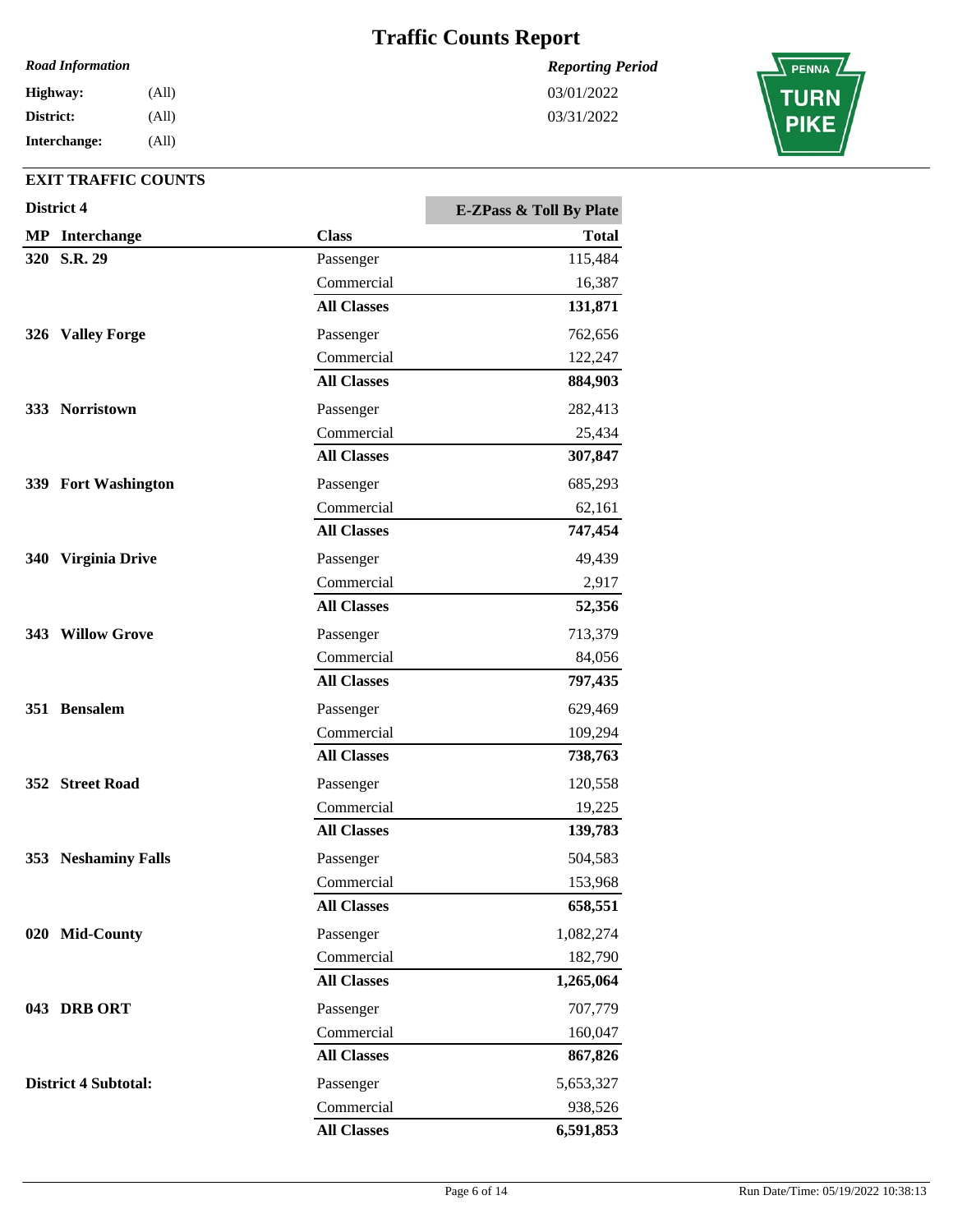*Reporting Period*

03/01/2022 03/31/2022

#### *Road Information*

| Highway:     | (All) |
|--------------|-------|
| District:    | (All) |
| Interchange: | (All) |

| District 5                  |                    | <b>E-ZPass &amp; Toll By Plate</b> |
|-----------------------------|--------------------|------------------------------------|
| <b>MP</b> Interchange       | <b>Class</b>       | <b>Total</b>                       |
| 122 Keyser Avenue           | Passenger          | 145,182                            |
|                             | Commercial         | 57,409                             |
|                             | <b>All Classes</b> | 202,591                            |
| 131 Clarks Summit           | Passenger          | 135,338                            |
|                             | Commercial         | 43,798                             |
|                             | <b>All Classes</b> | 179,136                            |
| 031 Lansdale                | Passenger          | 424,750                            |
|                             | Commercial         | 63,689                             |
|                             | <b>All Classes</b> | 488,439                            |
| 044 Quakertown              | Passenger          | 220,336                            |
|                             | Commercial         | 44,536                             |
|                             | <b>All Classes</b> | 264,872                            |
| 056 Lehigh Valley           | Passenger          | 429,459                            |
|                             | Commercial         | 143,740                            |
|                             | <b>All Classes</b> | 573,199                            |
| 074 Mahoning Valley         | Passenger          | 112,219                            |
|                             | Commercial         | 17,574                             |
|                             | <b>All Classes</b> | 129,793                            |
| 087 S.R. 903                | Passenger          | 61,288                             |
|                             | Commercial         | 7,492                              |
|                             | <b>All Classes</b> | 68,780                             |
| 095 Pocono                  | Passenger          | 98,010                             |
|                             | Commercial         | 58,648                             |
|                             | <b>All Classes</b> | 156,658                            |
| 105 Wilkes-Barre            | Passenger          | 80,131                             |
|                             | Commercial         | 7,221                              |
|                             | <b>All Classes</b> | 87,352                             |
| 115 Wyoming Valley          | Passenger          | 92,494                             |
|                             | Commercial         | 53,728                             |
|                             | <b>All Classes</b> | 146,222                            |
| <b>District 5 Subtotal:</b> | Passenger          | 1,799,207                          |
|                             | Commercial         | 497,835                            |
|                             | <b>All Classes</b> | 2,297,042                          |

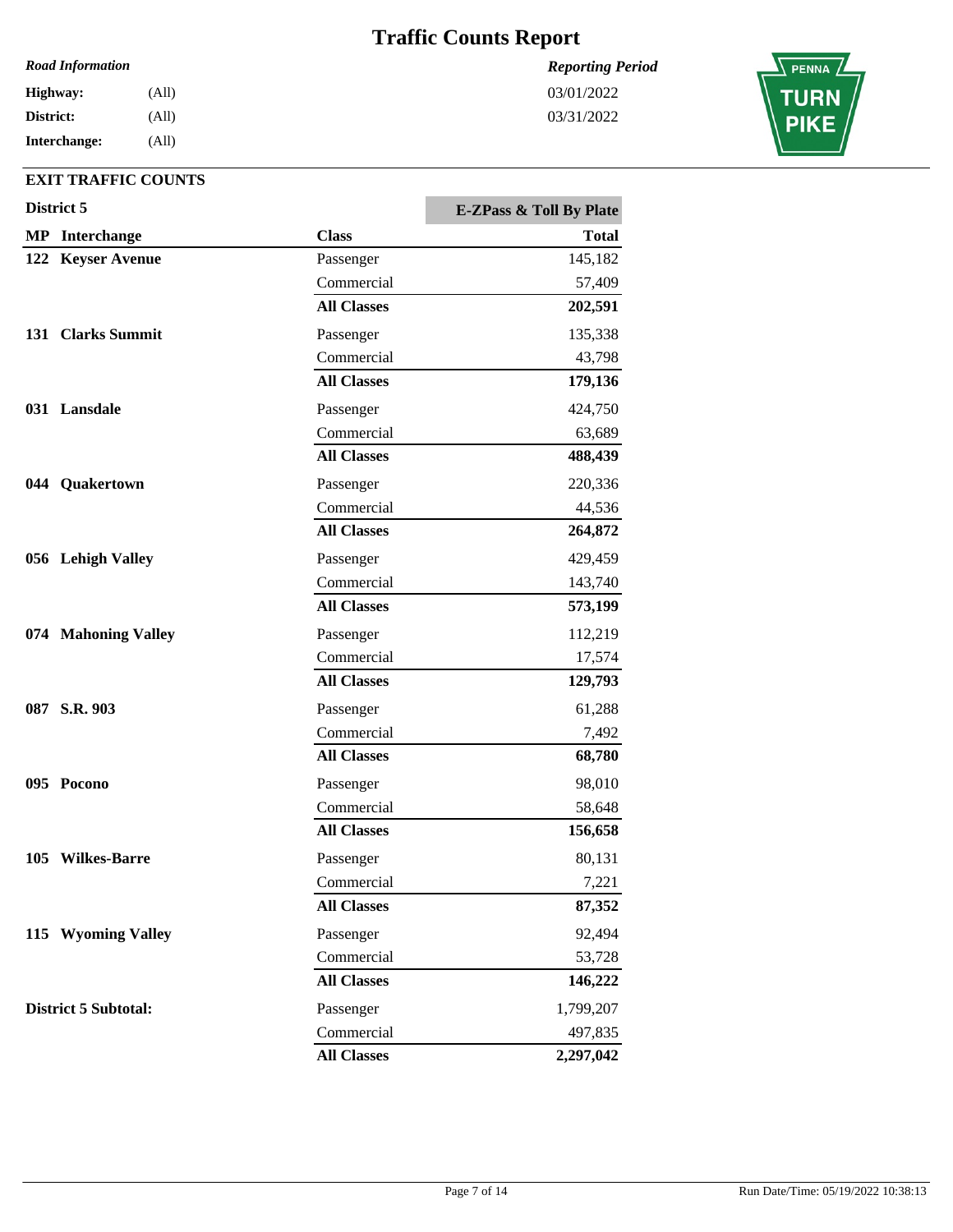#### *Road Information*

**Interchange: District: Highway:** (All) (All) (All)

### **ENTRY TRAFFIC COUNTS**

|     | District 1            |                    | <b>E-ZPass &amp; Toll By Plate</b> |
|-----|-----------------------|--------------------|------------------------------------|
|     | <b>MP</b> Interchange | <b>Class</b>       | <b>Total</b>                       |
| 030 | Warrendale            | Passenger          | 280,969                            |
|     |                       | Commercial         | 126,746                            |
|     |                       | <b>All Classes</b> | 407,715                            |
|     | 039 Butler Valley     | Passenger          | 142,355                            |
|     |                       | Commercial         | 18,492                             |
|     |                       | <b>All Classes</b> | 160,847                            |
|     | 048 Allegheny Valley  | Passenger          | 204,491                            |
|     |                       | Commercial         | 39,090                             |
|     |                       | <b>All Classes</b> | 243,581                            |
|     | 057 Pittsburgh        | Passenger          | 421,995                            |
|     |                       | Commercial         | 59,876                             |
|     |                       | <b>All Classes</b> | 481,871                            |
|     | 067 Irwin             | Passenger          | 208,567                            |
|     |                       | Commercial         | 27,771                             |
|     |                       | <b>All Classes</b> | 236,338                            |
|     | 075 New Stanton       | Passenger          | 196,658                            |
|     |                       | Commercial         | 152,056                            |
|     |                       | <b>All Classes</b> | 348,714                            |
|     | District 1 Subtotal:  | Passenger          | 1,455,035                          |
|     |                       | Commercial         | 424,031                            |
|     |                       | <b>All Classes</b> | 1,879,066                          |

*Reporting Period* 03/01/2022

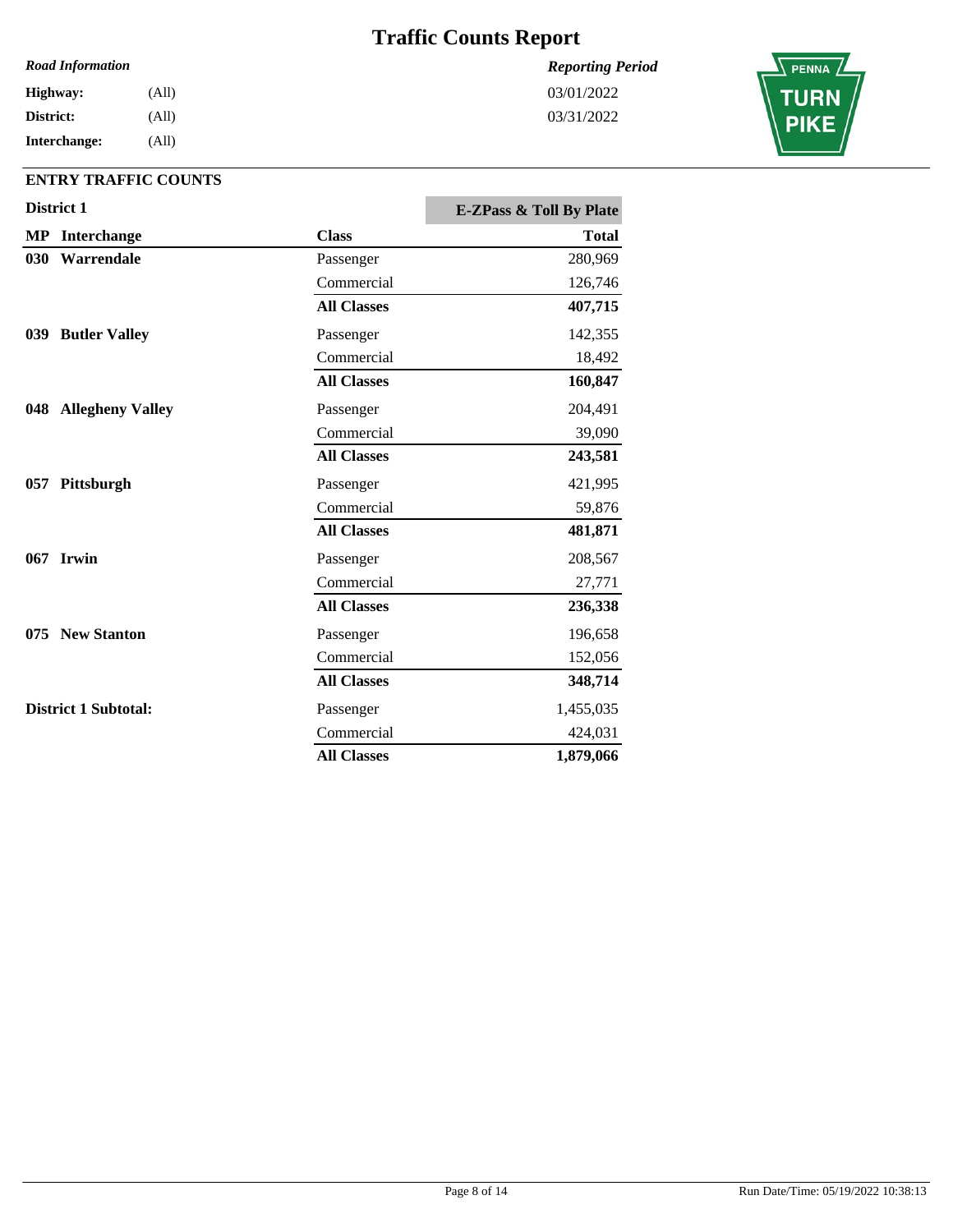#### *Road Information*

**Interchange: District: Highway:** (All) (All) (All)

## **ENTRY TRAFFIC COUNTS**

|  | District 2                  |                    | <b>E-ZPass &amp; Toll By Plate</b> |
|--|-----------------------------|--------------------|------------------------------------|
|  | <b>MP</b> Interchange       | <b>Class</b>       | <b>Total</b>                       |
|  | 091 Donegal                 | Passenger          | 56,178                             |
|  |                             | Commercial         | 10,715                             |
|  |                             | <b>All Classes</b> | 66,893                             |
|  | 110 Somerset                | Passenger          | 48,270                             |
|  |                             | Commercial         | 27,184                             |
|  |                             | <b>All Classes</b> | 75,454                             |
|  | 146 Bedford                 | Passenger          | 51,571                             |
|  |                             | Commercial         | 39,484                             |
|  |                             | <b>All Classes</b> | 91,055                             |
|  | 161 Breezewood              | Passenger          | 118,718                            |
|  |                             | Commercial         | 91,977                             |
|  |                             | <b>All Classes</b> | 210,695                            |
|  | 180 Fort Littleton          | Passenger          | 12,613                             |
|  |                             | Commercial         | 7,080                              |
|  |                             | <b>All Classes</b> | 19,693                             |
|  | 189 Willow Hill             | Passenger          | 9,945                              |
|  |                             | Commercial         | 3,734                              |
|  |                             | <b>All Classes</b> | 13,679                             |
|  | 201 Blue Mountain           | Passenger          | 13,107                             |
|  |                             | Commercial         | 7,879                              |
|  |                             | <b>All Classes</b> | 20,986                             |
|  | <b>District 2 Subtotal:</b> | Passenger          | 310,402                            |
|  |                             | Commercial         | 188,053                            |
|  |                             | <b>All Classes</b> | 498,455                            |

*Reporting Period* 03/01/2022

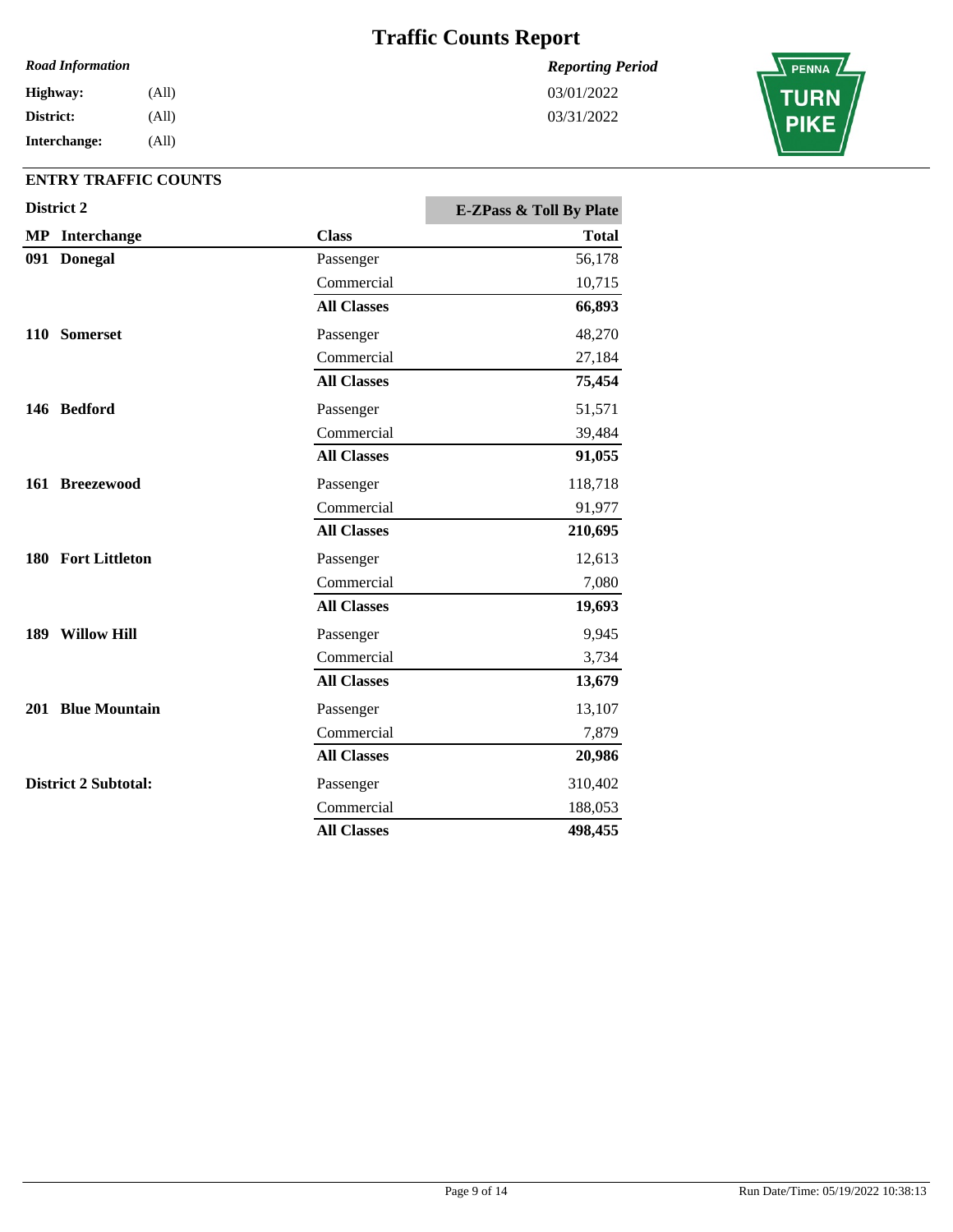#### *Road Information*

**Interchange: District: Highway:** (All) (All) (All)

### **ENTRY TRAFFIC COUNTS**

|  | District 3                  |                    | <b>E-ZPass &amp; Toll By Plate</b> |
|--|-----------------------------|--------------------|------------------------------------|
|  | <b>MP</b> Interchange       | <b>Class</b>       | <b>Total</b>                       |
|  | 226 Carlisle                | Passenger          | 87,139                             |
|  |                             | Commercial         | 108,719                            |
|  |                             | <b>All Classes</b> | 195,858                            |
|  | 236 Gettysburg Pike         | Passenger          | 103,606                            |
|  |                             | Commercial         | 28,897                             |
|  |                             | <b>All Classes</b> | 132,503                            |
|  | 242 Harrisburg West         | Passenger          | 151,696                            |
|  |                             | Commercial         | 63,462                             |
|  |                             | <b>All Classes</b> | 215,158                            |
|  | 247 Harrisburg East         | Passenger          | 242,056                            |
|  |                             | Commercial         | 74,022                             |
|  |                             | <b>All Classes</b> | 316,078                            |
|  | 266 Lebanon-Lancaster       | Passenger          | 96,691                             |
|  |                             | Commercial         | 22,384                             |
|  |                             | <b>All Classes</b> | 119,075                            |
|  | 286 Reading                 | Passenger          | 192,614                            |
|  |                             | Commercial         | 65,761                             |
|  |                             | <b>All Classes</b> | 258,375                            |
|  | 298 Morgantown              | Passenger          | 183,965                            |
|  |                             | Commercial         | 45,558                             |
|  |                             | <b>All Classes</b> | 229,523                            |
|  | 312 Downingtown             | Passenger          | 205,122                            |
|  |                             | Commercial         | 32,870                             |
|  |                             | <b>All Classes</b> | 237,992                            |
|  | <b>District 3 Subtotal:</b> | Passenger          | 1,262,889                          |
|  |                             | Commercial         | 441,673                            |
|  |                             | <b>All Classes</b> | 1,704,562                          |

*Reporting Period* 03/01/2022

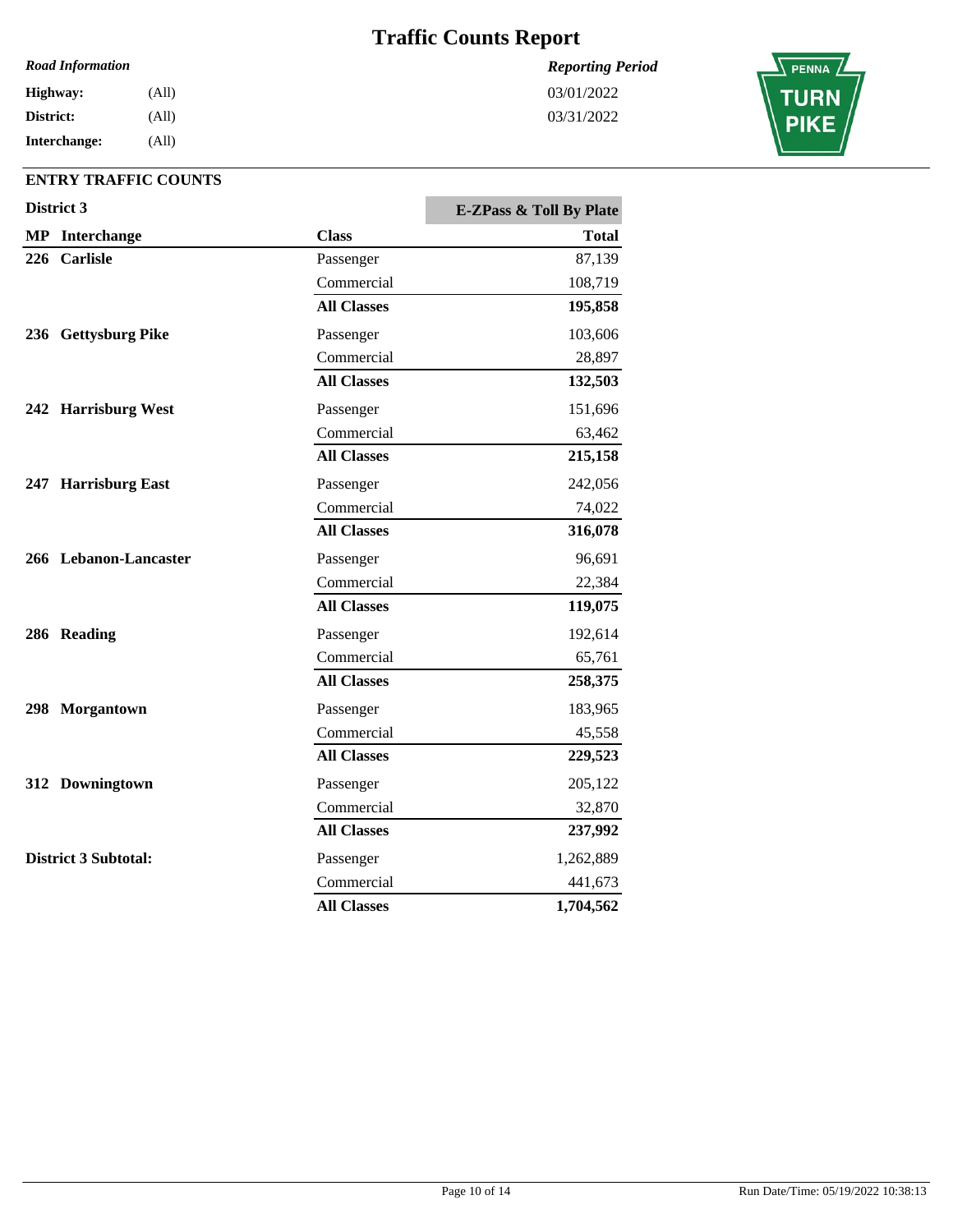#### *Road Information*

**Interchange: District: Highway:** (All) (All) (All)

### **ENTRY TRAFFIC COUNTS**

|     | District 4                  |                    | <b>E-ZPass &amp; Toll By Plate</b> |
|-----|-----------------------------|--------------------|------------------------------------|
|     | <b>MP</b> Interchange       | <b>Class</b>       | <b>Total</b>                       |
|     | 320 S.R. 29                 | Passenger          | 119,760                            |
|     |                             | Commercial         | 15,919                             |
|     |                             | <b>All Classes</b> | 135,679                            |
|     | 326 Valley Forge            | Passenger          | 742,148                            |
|     |                             | Commercial         | 121,315                            |
|     |                             | <b>All Classes</b> | 863,463                            |
|     | 333 Norristown              | Passenger          | 271,221                            |
|     |                             | Commercial         | 24,903                             |
|     |                             | <b>All Classes</b> | 296,124                            |
|     | 339 Fort Washington         | Passenger          | 664,322                            |
|     |                             | Commercial         | 65,324                             |
|     |                             | <b>All Classes</b> | 729,646                            |
| 340 | <b>Virginia Drive</b>       | Passenger          | 152,369                            |
|     |                             | Commercial         | 8,148                              |
|     |                             | <b>All Classes</b> | 160,517                            |
|     | 343 Willow Grove            | Passenger          | 629,984                            |
|     |                             | Commercial         | 91,186                             |
|     |                             | <b>All Classes</b> | 721,170                            |
|     | 351 Bensalem                | Passenger          | 791,412                            |
|     |                             | Commercial         | 131,098                            |
|     |                             | <b>All Classes</b> | 922,510                            |
|     | 352 Street Road             | Passenger          | 27,758                             |
|     |                             | Commercial         | 1,414                              |
|     |                             | <b>All Classes</b> | 29,172                             |
|     | 353 Neshaminy Falls         | Passenger          | 478,897                            |
|     |                             | Commercial         | 147,915                            |
|     |                             | <b>All Classes</b> | 626,812                            |
|     | 020 Mid-County              | Passenger          | 1,071,130                          |
|     |                             | Commercial         | 168,918                            |
|     |                             | <b>All Classes</b> | 1,240,048                          |
|     | <b>District 4 Subtotal:</b> | Passenger          | 4,949,001                          |
|     |                             | Commercial         | 776,140                            |
|     |                             | <b>All Classes</b> | 5,725,141                          |

*Reporting Period* 03/01/2022

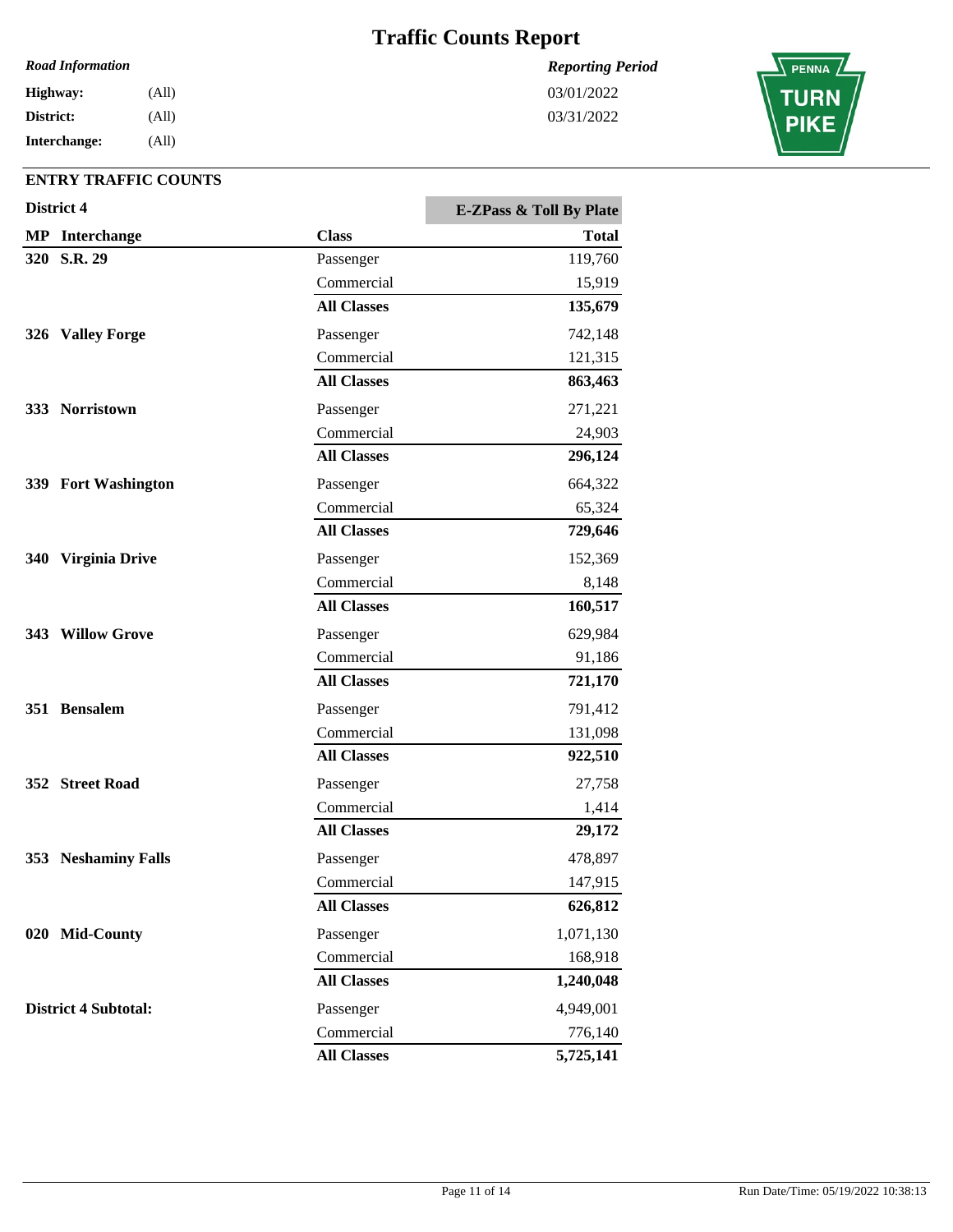#### *Road Information*

**Interchange: District: Highway:** (All) (All) (All)

### **ENTRY TRAFFIC COUNTS**

|  | District 5                  | <b>E-ZPass &amp; Toll By Plate</b> |              |
|--|-----------------------------|------------------------------------|--------------|
|  | <b>MP</b> Interchange       | <b>Class</b>                       | <b>Total</b> |
|  | 031 Lansdale                | Passenger                          | 427,066      |
|  |                             | Commercial                         | 66,761       |
|  |                             | <b>All Classes</b>                 | 493,827      |
|  | 044 Quakertown              | Passenger                          | 206,864      |
|  |                             | Commercial                         | 42,596       |
|  |                             | <b>All Classes</b>                 | 249,460      |
|  | 056 Lehigh Valley           | Passenger                          | 429,402      |
|  |                             | Commercial                         | 152,372      |
|  |                             | <b>All Classes</b>                 | 581,774      |
|  | 074 Mahoning Valley         | Passenger                          | 111,610      |
|  |                             | Commercial                         | 14,320       |
|  |                             | <b>All Classes</b>                 | 125,930      |
|  | 087 S.R. 903                | Passenger                          | 61,227       |
|  |                             | Commercial                         | 6,281        |
|  |                             | <b>All Classes</b>                 | 67,508       |
|  | 095 Pocono                  | Passenger                          | 99,988       |
|  |                             | Commercial                         | 55,321       |
|  |                             | <b>All Classes</b>                 | 155,309      |
|  | 105 Wilkes-Barre            | Passenger                          | 81,273       |
|  |                             | Commercial                         | 13,015       |
|  |                             | <b>All Classes</b>                 | 94,288       |
|  | 115 Wyoming Valley          | Passenger                          | 90,163       |
|  |                             | Commercial                         | 52,256       |
|  |                             | <b>All Classes</b>                 | 142,419      |
|  | <b>District 5 Subtotal:</b> | Passenger                          | 1,507,593    |
|  |                             | Commercial                         | 402,922      |
|  |                             | <b>All Classes</b>                 | 1,910,515    |

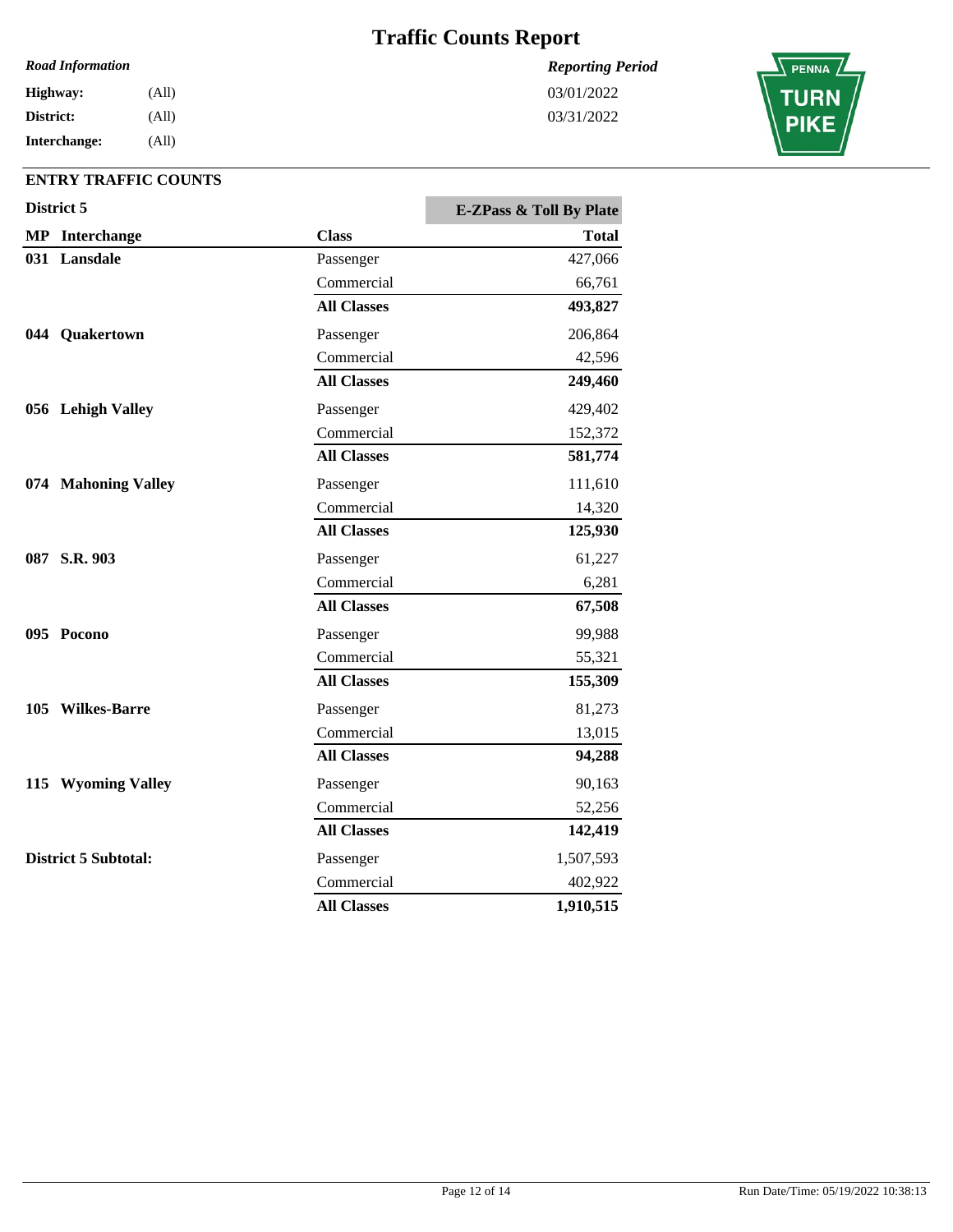### *Reporting Period*

## 03/01/2022 03/31/2022



#### **Interchange:** *Road Information* **District: Highway:** (All) (All) (All)

| <b>EXIT SUMMARY</b> |                    | <b>E-ZPass &amp; Toll By Plate</b> |
|---------------------|--------------------|------------------------------------|
|                     | <b>Class</b>       | <b>Total</b>                       |
| District 1          | Passenger          | 4,233,716                          |
|                     | Commercial         | 969,510                            |
|                     | <b>All Classes</b> | 5,203,226                          |
| District 2          | Passenger          | 311,914                            |
|                     | Commercial         | 185,798                            |
|                     | <b>All Classes</b> | 497,712                            |
| District 3          | Passenger          | 1,254,905                          |
|                     | Commercial         | 432,314                            |
|                     | <b>All Classes</b> | 1,687,219                          |
| District 4          | Passenger          | 5,653,327                          |
|                     | Commercial         | 938,526                            |
|                     | <b>All Classes</b> | 6,591,853                          |
| District 5          | Passenger          | 1,799,207                          |
|                     | Commercial         | 497,835                            |
|                     | <b>All Classes</b> | 2,297,042                          |
| <b>Grand Total:</b> | Passenger          | 13,253,069                         |
|                     | Commercial         | 3,023,983                          |
|                     | <b>All Classes</b> | 16,277,052                         |